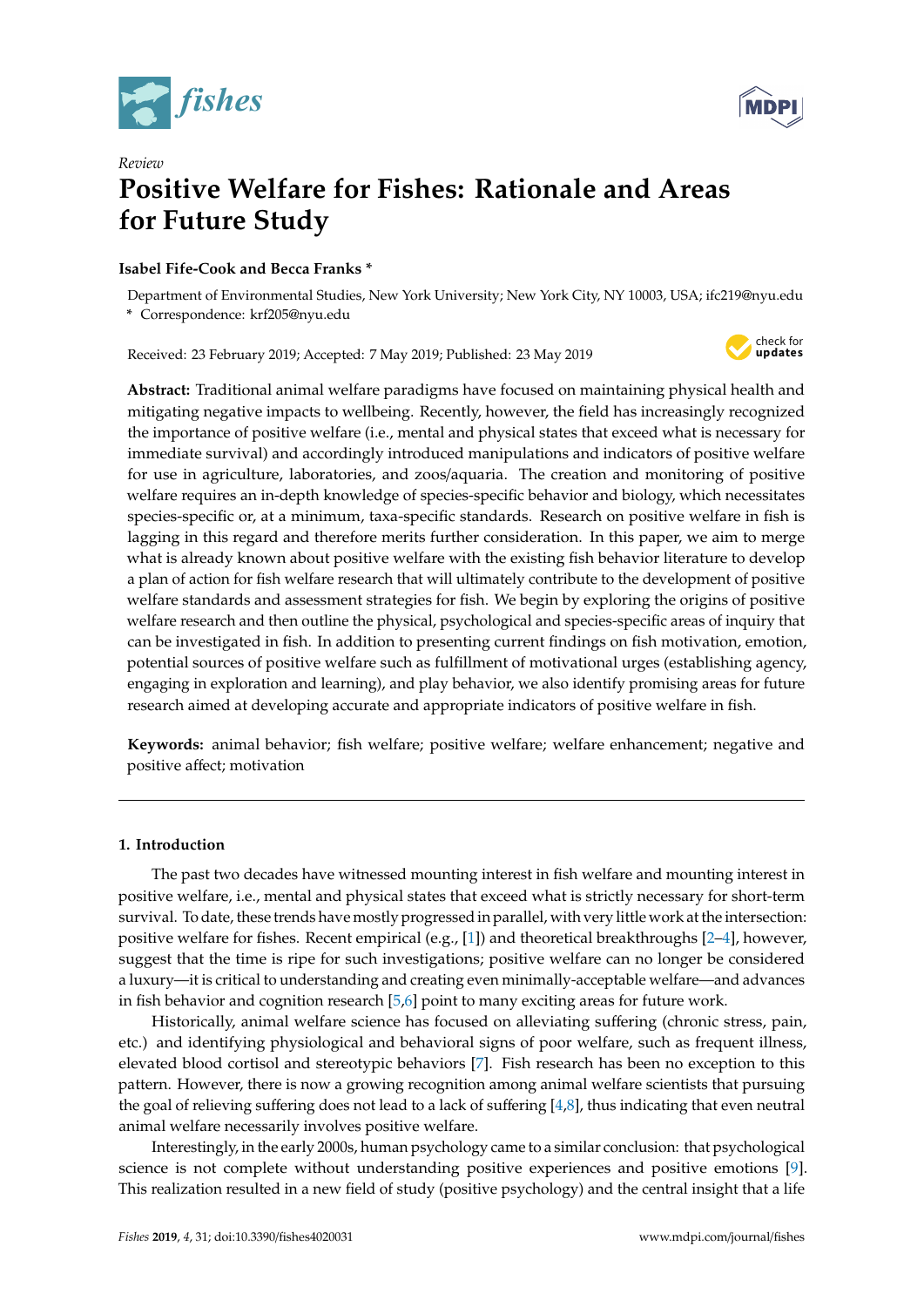without positive experiences is not merely a neutral life, it is a bad life [\[9\]](#page-11-3). Positive experiences protect against boredom, languishing, and emotional distress, and positive emotions strengthen long-term well-being, resiliency, and even improve biological outcomes, such as increased cardiovascular health [\[10\]](#page-11-4). Similar patterns are now being identified across the animal kingdom [\[4](#page-10-2)[,11](#page-11-5)[,12\]](#page-11-6) and there is every indication that the same mechanisms function in fish as well.

The aim of this review is thus 2-fold. First, we wish to document the origins of positive welfare research, investigate its assessment parameters and highlight the significance of positive affect in animal husbandry. Second, we seek to explore the potential ways in which these concepts have been and could be applied to fish welfare research. In addressing these issues, we survey the current literature on positive welfare and identify three important areas of consideration for future work on positive fish welfare: (1) environmental inputs that are likely to produce positive welfare for fish, (2) assessing positive welfare in fish utilizing recent developments in emotion research, and (3) play behavior, which, under certain conditions, is consistent with aspects of positive welfare [\[13\]](#page-11-7) and likely occurs in some species of fish [\[14\]](#page-11-8).

# **2. A Brief History of Positive Welfare Scholarship**

## *2.1. Original Conceptualizations of Positive Animal Welfare*

Fraser and Duncan [\[7\]](#page-11-1) were among the first welfare researchers to propose incorporating measures of positive affect into welfare assessment. They reasoned that if animals experience negative affective states (pain, hunger/thirst, fear, exhaustion, etc.), evolutionary theory suggests they should experience positive affective states as well. According to Fraser and Duncan [\[7\]](#page-11-1), motivational affective states (MASs) evolved as separate processes to solve two different types of motivational problems; survival situations (what the animal needs) and opportunity situations (what the animal wants/likes). In both scenarios, the animal's affective state and resulting behavioral responses usually result in an evolutionarily advantageous outcome where the net outcome of the action on the animal's fitness is positive. Affective states are triggered by internal or external stimuli and subsequently motivate certain types of behavioral responses which can be positive (pleasure, joy, excitement, fulfillment, etc.) or negative (pain, hunger/thirst, fear, exhaustion, etc.). From an evolutionary standpoint, it is therefore in the animal's best interest to avoid prolonged negative affective states and promote positive states in order to optimize fitness.

Fraser and Duncan [\[7\]](#page-11-1) suggested that analyzing behavior using their conceptual framework of positive and negative affect is necessary in order to generate a comprehensive assessment of an animal's welfare. Historically, welfare research has largely focused on mitigating prolonged need situations, i.e., those in which the animal is required to perform an action necessary to cope with threats to their survival and the resulting negative affective states, such as fleeing from a predator or searching for water during a drought. While providing relief from need situations will have a net beneficial effect on poor animal welfare, the most this approach can accomplish is to raise the welfare status from poor to neutral. While prolonged need situations are detrimental to animal welfare, their absence does not indicate positive affect. Fraser and Duncan [\[7\]](#page-11-1) argued that providing animals with situations to promote positive affective states such as pleasure and joy are necessary to improve welfare past the neutral point. This work provided the imperative to incorporate positive welfare markers and use a combination of behavioral analysis and life history knowledge to predict when an aspect of animal management is likely to cause a positive reaction.

While the evolutionary theory and behavioral observations discussed by Fraser and Duncan [\[7\]](#page-11-1) strongly suggested that positive emotions are not exclusive to humans, there was still little practical information regarding ways to promote positive affect in animals. Yeates and Main [\[15\]](#page-11-9) were among the first ethologists to compile and publish a comprehensive review of positive welfare assessment methodology, suggesting that positive welfare should be evaluated on the basis of input (physical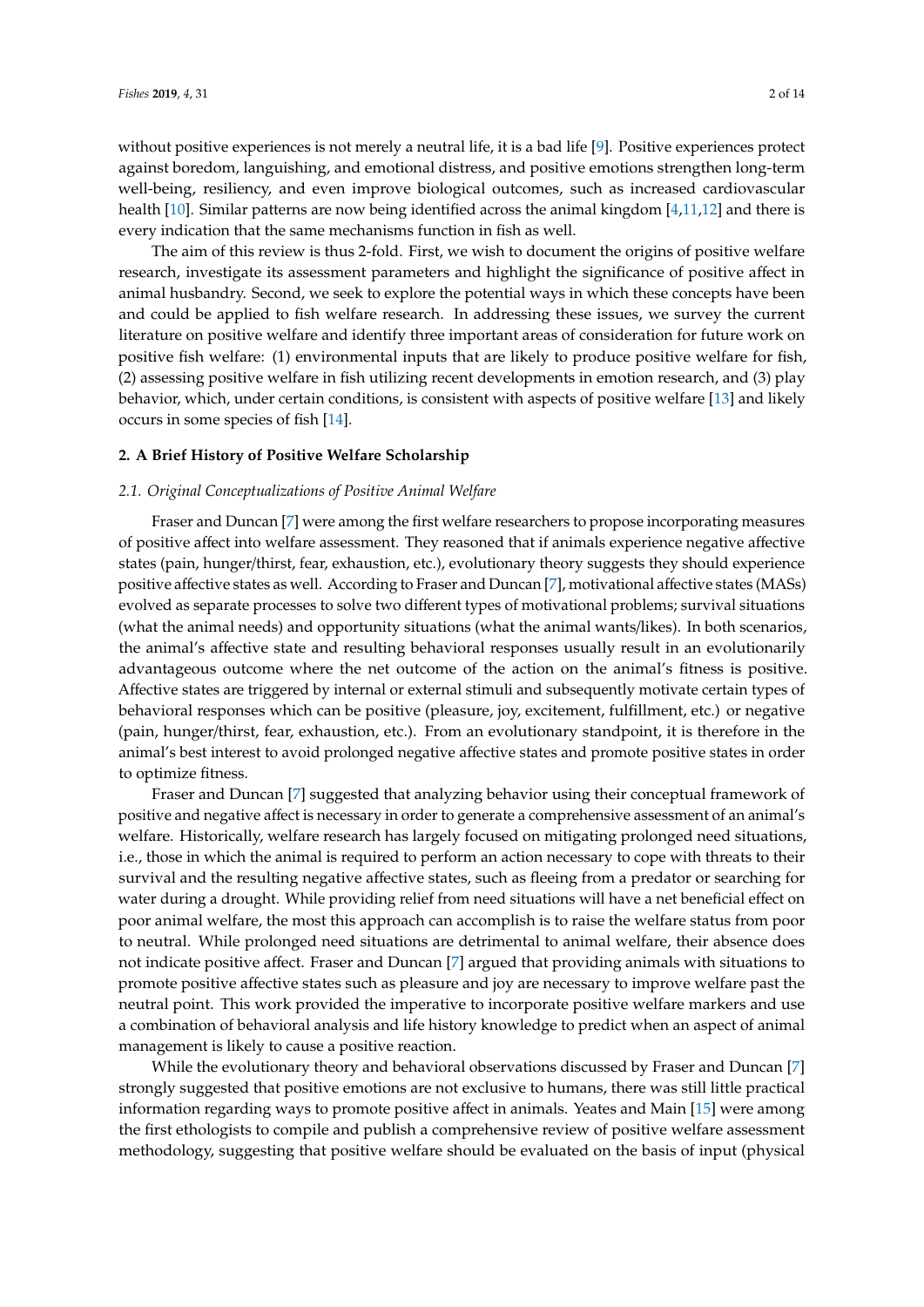resources that are required or valued by an animal) as well as output (positive outcomes such as behavioral responses, cognitive processes and physiological markers indicative of positive affect) [\[15\]](#page-11-9).

Experimental approaches that might allow researchers to explore animal happiness include physiological, behavioral and cognitive assessment. Yeates and Main [\[15\]](#page-11-9) noted the utility of analyzing each source of evidence in context; for example, a behavior pattern appearing to be connected to a positive emotional experience can be corroborated by its display in appropriate contexts indicative of positive affect. Behavioral indicators of positive welfare involve activities typically performed when an animal's affective state is positive, such as, behavioral reactions to pleasant taste, vocalizations associated with outcomes expected to entail positive affect, and facial expressions associated with positive experiences [\[15\]](#page-11-9). Though the facial expressions of fishes are not well studied, many species of fish are known to be capable of producing distinct vocalizations that could be useful in discerning their general affect and it is reasonable to expect the possibility that fish display a range of physical and behavioral reactions in response to pleasant sensation (including changes in facial conformation).

Later, Balcombe [\[16\]](#page-11-10) expanded on the evolutionary significance of positive affect, reiterating Fraser and Duncan's [\[7\]](#page-11-1) claim that pleasure is adaptive as it motivates animals to partake in activities that benefit their fitness and evaluating potential sources of pleasure in animal life. In so doing, Balcombe [\[16\]](#page-11-10) presented an overview of common behaviors likely to initiate or indicate positive affect, such as playing, engaging in sexual activity, eating and tactile stimulation.

#### *2.2. Current Thinking on Positive Animal Welfare*

The last decade has seen a marked increase in interest in positive animal welfare and proposed applications facilitating positive affect in animal husbandry guidelines. A number of prominent ethologists have advocated for incorporating positive welfare measures into existing welfare assessment paradigms. For example, Mellor [\[17\]](#page-11-11) suggests incorporating positive welfare assessment into the Five Freedoms [\[18\]](#page-11-12), arguing that fulfilling the Five Freedoms is not sufficient to ensure animal welfare as it ignores important psychological aspects of welfare beyond the animal's immediate physical and biological needs. Similarly, Mellor and Beausoleil [\[19\]](#page-11-13) propose modifying the Five Domains model of animal welfare developed by Mellor and Reid to include a measure of positive welfare in each domain (see [\[17\]](#page-11-11) for a table of Five Freedoms and updates for positive welfare).

Other scientists have proposed incorporating methods used in human psychology into existing animal welfare assessment paradigms. Mellor [\[20\]](#page-11-14) presents a neuropsychological explanation of the relationship between emotions and behavior in animals based on a model of action-oriented systems previously described in humans. Webb et al. [\[21\]](#page-11-15) suggest adopting human quality of life indicators into animal welfare assessment methodology as a framework for quantifying and assessing animal happiness.

Most recently, ethologists have proposed methods of incorporating positive animal welfare indicators into animal husbandry and management guidelines. Lawrence, Newberry and Spinka [\[22\]](#page-11-16) propose applying positive welfare assessments in order to improve the quality of animal life in pig-keeping, highlighting the overwhelming bias towards negative welfare research thus far. Similarly, Whitham and Wielebnowski [\[23\]](#page-11-17) and Wolfensohn [\[24\]](#page-11-18) suggest incorporating positive welfare into standard animal welfare assessment guidelines used by zoos and aquariums (such as the Animal Welfare Assessment Grid).

# **3. Motivation and Environmental Inputs**

What types of environments and opportunities are likely to create positive welfare for fishes? In general, animal welfare relies on understanding what the animals want, which provides a starting place for testing ideas regarding what inputs are likely to be needed for ensuring welfare [\[25\]](#page-11-19). For example, a seminal study in mink (*Neovison vison*) used behavioral economic principles and methodology to show that mink will push heavily weighted doors to access swimming pools but will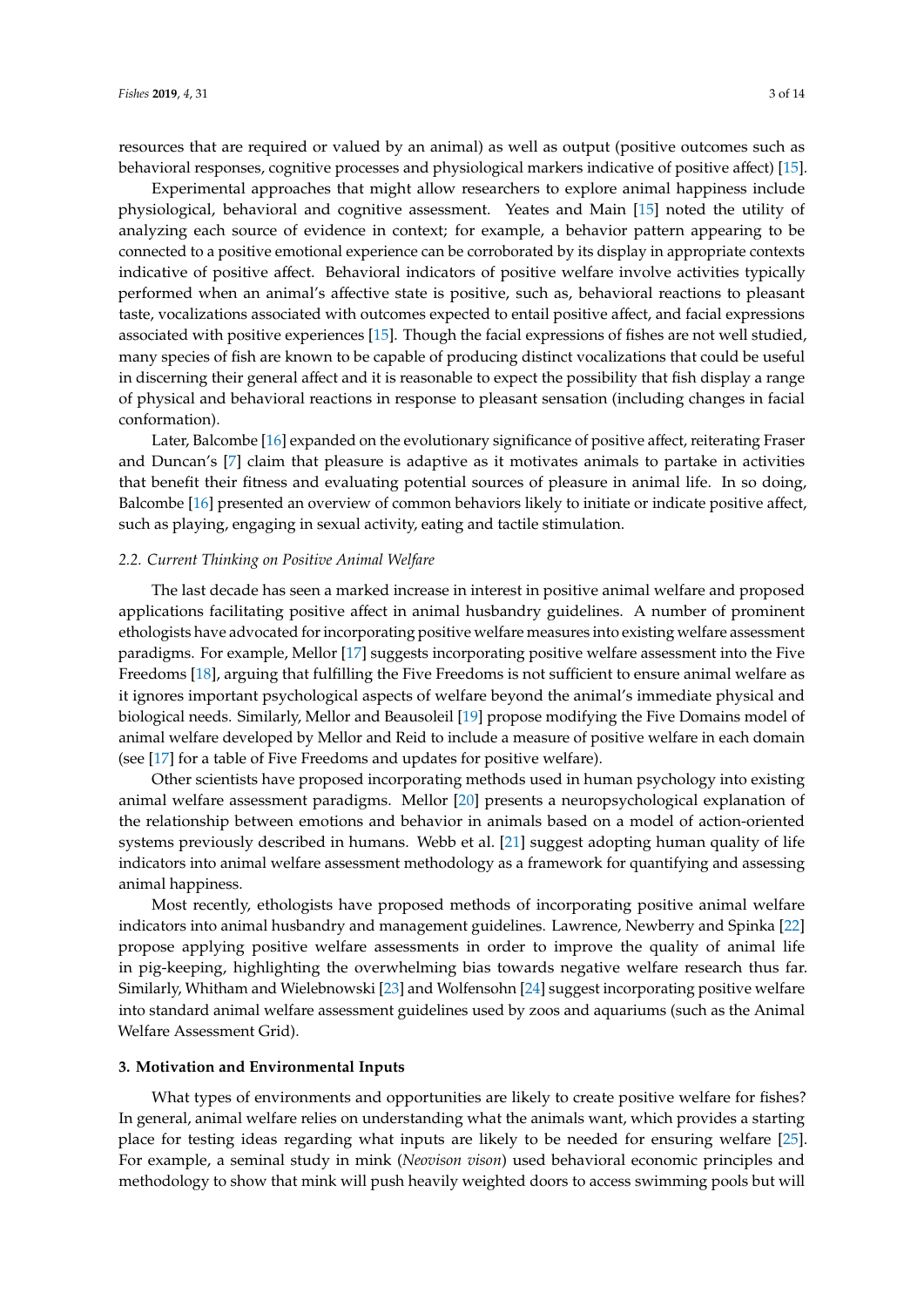not push as hard for access to slightly more (empty) space. Importantly, this program of research also showed that consistent with their motivational preferences, mink experience increased stress when they are prevented from having access to swimming opportunities, but not when they are prevented from having access to slightly more space [\[26\]](#page-11-20). Recent studies have used similar experimental designs in fish to show, for example, that goldfish will swim against a current to access plants [\[27\]](#page-11-21) and that a species of cichlid, Mozambique tilapia (*Oreochromis mossambicus*), will push against a door to access social partners [\[28\]](#page-11-22). Before the experiment is designed and the data collected, however, the model of motivation inspiring the study plays an outsized and sometimes hidden role in the type of information that is gained from the research [\[29\]](#page-11-23).

Thus far, the predominant model of motivation in animal welfare has been an implicit model that is focused on modifying physical parameters within the current systems of use, e.g., agriculture, laboratories, zoos and aquaria. While this informal 'model' has provided invaluable information regarding the elements that need to be changed to mitigate and alleviate potential suffering, it has been less useful for answering questions related to positive welfare. The creation of positive welfare requires a more sophisticated model of motivation, one that is not merely reactionary to currently suboptimal conditions, but instead identifies promising areas of investigation for the goal of creating a full and fulfilling life.

Recent work in human psychology provides one such model of motivation. Higgins [\[30\]](#page-11-24) has identified three domains to consider in motivation research: (1) value effectiveness, the motivation to have valued outcomes (and avoid aversive ones), (2) control effectiveness, the motivation to be in control or be agentic, and (3) truth effectiveness, the motivation to learn and have opportunities for cognitive engagement. Evidence for these three domains can be found throughout the animal kingdom [\[12\]](#page-11-6), indicating that this model may also serve as a useful framework for developing hypotheses related to what inputs may promote positive welfare in fish.

#### *3.1. Motivation for Value E*ff*ectiveness*

To date, the most studied domain of motivation in animal welfare is value effectiveness: the motivation to have or to avoid specific material outcomes. Classic animal welfare research that falls into this category has shown, for instance, that hens are highly motivated to access nest boxes before laying [\[31\]](#page-11-25). Work related to value effectiveness has been conducted in many species of fish as well. One recent study used a preference index to assess Nile tilapias' (*Oreochromis niloticus*) motivation over time for different tank wall colors [\[32\]](#page-11-26) and other work has shown that male tilapia's (*O. mossambicus*) substrate preference is conditional on social context [\[33\]](#page-11-27). Similarly, other work has shown that Coho salmon (*Oncorhynchus kisutch*) have a strong preference to be in environments with dark backgrounds and, when restricted to lighter backgrounds, are four times more aggressive than when they have access to dark backgrounds [\[34\]](#page-12-0).

While value effectiveness is often used to identify husbandry features that might cause suffering by their presence (e.g., aversive ambient conditions) or absence (e.g., preferred substrate), it can also stimulate hypotheses for resources that might promote positive affective states. For example, research designed to identify which food sources a fish is most motivated to eat (regardless of nutritional content), could provide ideas for food items to periodically introduce into their diet to create sensory pleasure [\[16\]](#page-11-10). Similarly, studies assessing the motivation to access hiding structures would be a first step to understanding what design features may best promote a sense of safety and security in fish.

# *3.2. Motivation for Control E*ff*ectiveness*

Control effectiveness refers to the desire to manage or control what happens [\[30\]](#page-11-24). In other words, beyond the desire to simply have good outcomes (which would be classified as value effectiveness), studies in many different species have indicated that animals are also motivated to be agentic, to be the one who brings the desired outcome about [\[12](#page-11-6)[,35\]](#page-12-1). Support for the importance of a distinct motivation for control effectiveness can be found across the animal behavior and welfare literature,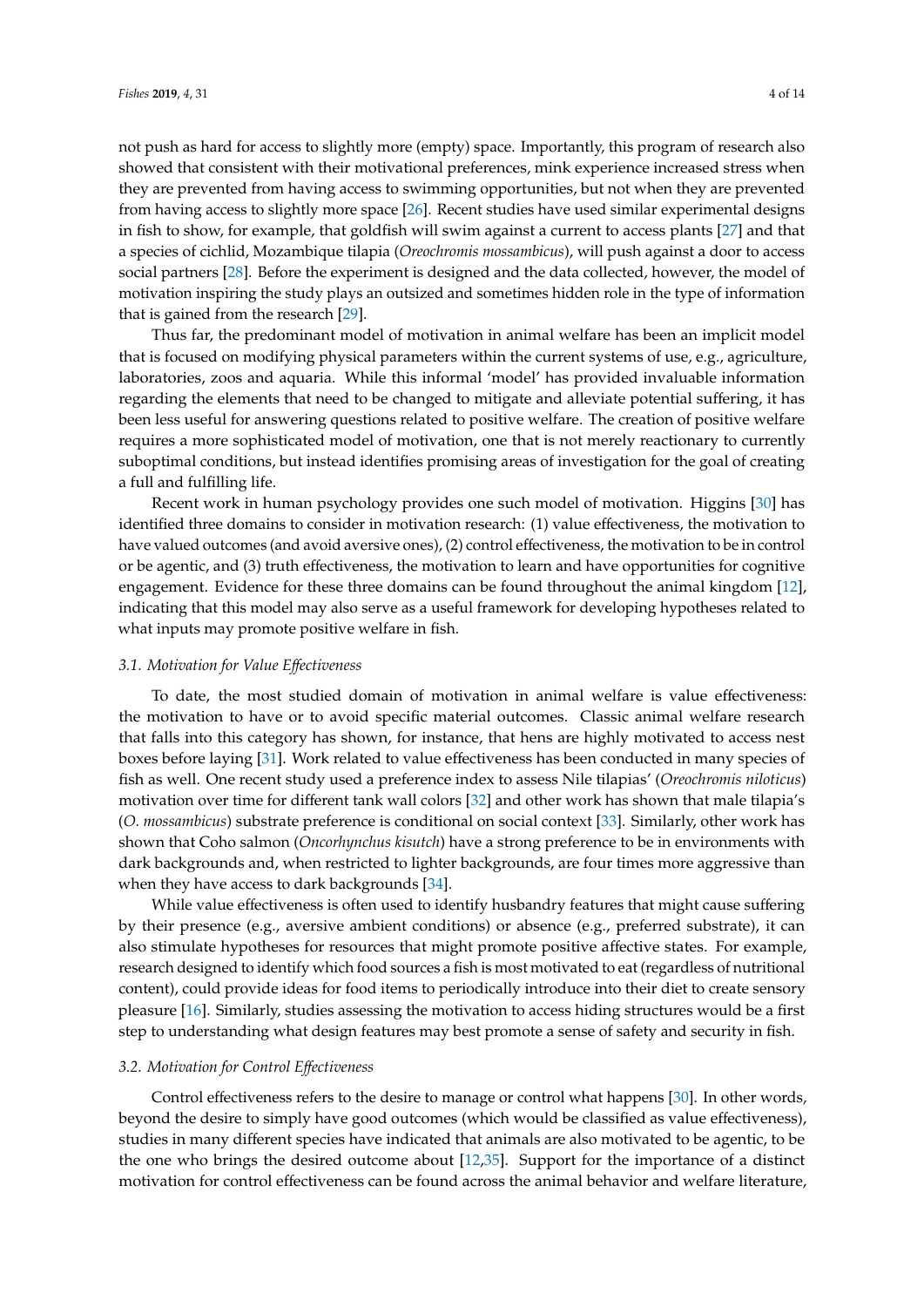including recent work on animal agency [\[2,](#page-10-1)[11\]](#page-11-5), the proposed relationship between predictability and animal welfare [\[36\]](#page-12-2), and contrafreeloading studies, some of which date back to the middle of the last century [\[37\]](#page-12-3). The common thread throughout all these lines of research is the evidence that animals are interested in taking action, often rejecting opportunities to be passive recipients of desired end-states and benefiting from opportunities have more control over their lives.

While we are not aware of any research directly assessing motivation for control effectiveness in fish, there are several studies that indicate it is a promising domain to consider. For example, Nile tilapia were found to have improved immune function and lower stress levels when they had control over their feeding schedule [\[38\]](#page-12-4). This study employed a yoked design in which half the fish were given access to a device that allowed them to trigger the release of food on demand. The other half of the fish received food on a 'yoked' schedule, matched to when the first group activated the food device. This design thus kept the material outcomes and their timing constant across both conditions; the only difference was that one group had control (agency) whereas the other did not. As such, the improved immune function (which, in addition to positive welfare, may have added production value), can be traced to the increased agency in the self-feeding group.

More work in the domain of control effectiveness in fish is clearly needed and the large body of evidence across species of terrestrial animals [\[11](#page-11-5)[,12\]](#page-11-6) points towards several promising areas for future fish welfare research. In particular, contrafreeloading studies—which assess the degree to which animals will perform unnecessary work (e.g., lever pressing or foraging behaviors) for freely available resources—could investigate whether fish contrafreeload and if they do, determine what sorts of work they enjoy most.

Another methodology that may be useful for examining whether fish are motivated to have control is conditioned place preference (CPP) paradigms, which involve training an individual to associate a neutral environment with a certain type of experience (e.g., receiving a reward). If the animal perceives the experience to be positive, the originally neutral environment will eventually become preferred and if the animal perceives the experience to be negative, the originally neutral environment will eventually become aversive. As CPPs have already been successfully demonstrated in some species of fish including zebrafish (*Danio rerio*) [\[39\]](#page-12-5) and gilthead sea bream (*Sparus aurata*) [\[40\]](#page-12-6), CPP studies represent a promising avenue for future research of this kind. If fish are motivated to have control or be agentic, we would expect future research to show that fish develop CPPs for environments in which they experience control opportunities.

#### *3.3. Motivation for Truth E*ff*ectiveness*

The third domain to consider is truth effectiveness, the motivation to learn, explore, and engage in cognitively stimulating activities [\[30\]](#page-11-24). The motivation for truth effectiveness is distinct from the motivations for value effectiveness and control effectiveness in that it refers to the motivation for gathering and processing information. In other words, beyond the desire to simply have good outcomes (value effectiveness) and to make good outcomes happen (control effectiveness), studies in many different species have indicated that animals are also motivated to explore, solve problems, and understand patterns [\[12](#page-11-6)[,35\]](#page-12-1).

Evidence for truth effectiveness motivation in nonhuman animals dates back to classic studies from the middle of the 20th century, with Harlow's [\[41\]](#page-12-7) work on problem-solving behavior in monkeys and Berlyne's [\[42\]](#page-12-8) investigations into curiosity in rats. Since then, many other species have been found to want to engage in information processing activities, causing scientists to refer to a fundamental exploratory motive [\[43\]](#page-12-9) and link problem-solving opportunities to animal welfare [\[44\]](#page-12-10). Most recently, there is mounting interest in animal boredom, which is a potentially underappreciated welfare risk and, without appropriate cognitive stimulation, one which many captive animals are likely to suffer [\[3](#page-10-4)[,4](#page-10-2)[,45\]](#page-12-11).

Existing evidence suggests that at least some species of fish have a motivation for truth effectiveness. Anecdotally, fish are often noted for their curiosity, i.e., the motivation for information—for example, the observation that in experimental settings, some species of fish are known to explore a maze even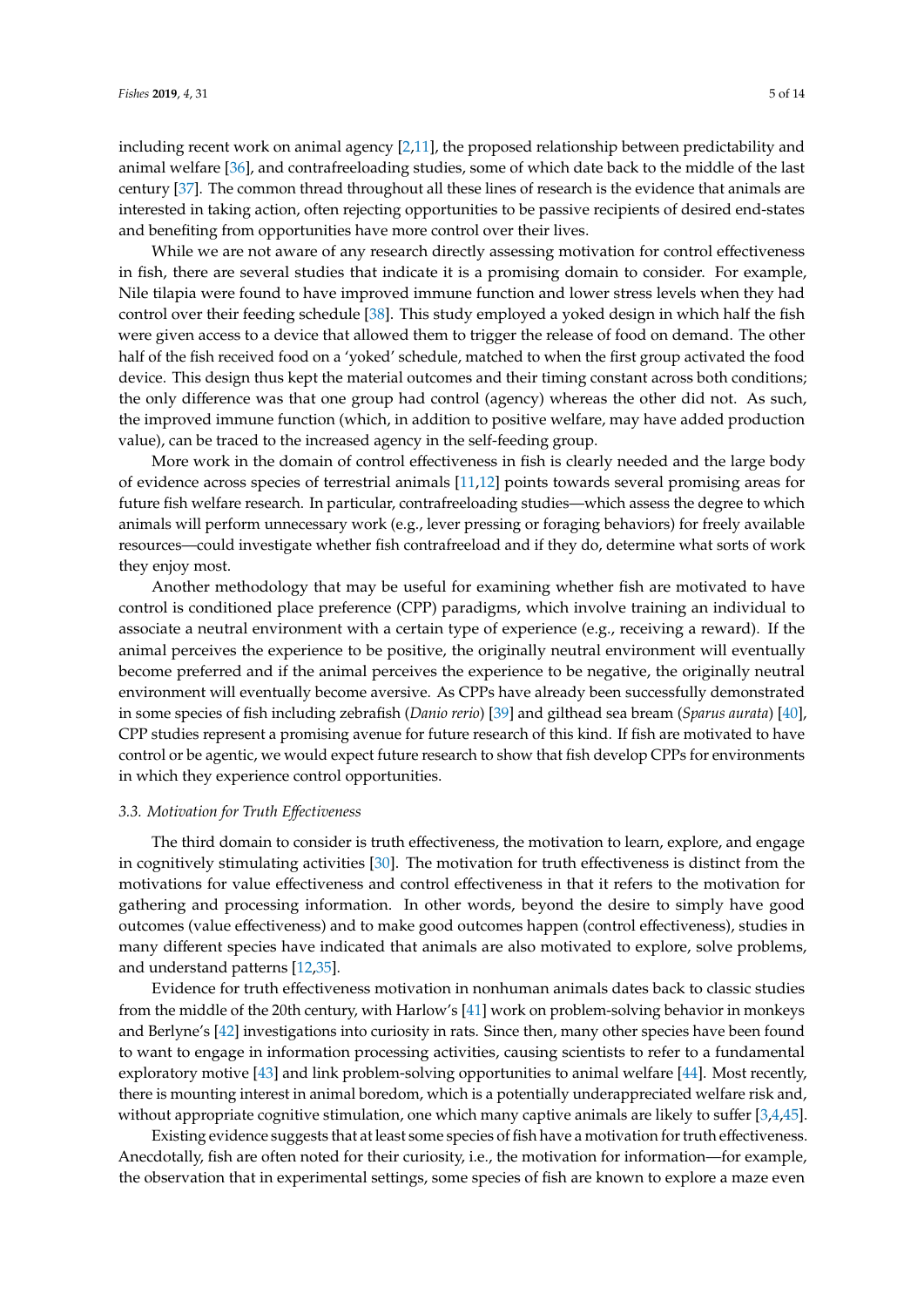after it has been solved. There is also some scientific work to support this impression [\[14\]](#page-11-8). For example, experimental work has shown that European minnows (*Phoxinus phoxinus*) have a strong propensity to inspect novel objects [\[46\]](#page-12-12) and when given the opportunity, zebrafish will readily inspect new spaces [\[47\]](#page-12-13).

Novelty and exploration are not inevitably motivating to animals, however. Most species find forced exposure to novel environments and unfamiliar objects to be aversive, which is why these manipulations are often used to assess negative emotions such as anxiety, stress, and fear. Indeed, one of the most commonly used tests of negative affective state in fish is the novel tank diving paradigm [\[48\]](#page-12-14). The key difference between these types of tests and those that can reveal an animal's desire for exploration is whether exposure to the novelty is voluntary or forced. Under forced-choice exploration paradigms, animals often show signs of aversion, whereas under free-choice paradigms, animals often show signs of preference for information gain [\[43\]](#page-12-9). Thus, future work aimed at assessing the degree to which fish species may be motivated for learning, exploration, and problem solving (i.e., truth effectiveness), should employ free-choice paradigms whenever possible and ensure that fish have access to a familiar, safe shelter in which they can retreat if a novel experience becomes overwhelming.

Providing fish with environmental enrichment [\[49\]](#page-12-15) designed to increase complexity while mimicking their natural habitat may be an effective way to offer choice, encourage exploration, and facilitate curiosity. While determining appropriate enrichment strategies is highly dependent on the species' natural history, there are some principles that have been found to be successful in generating positive effects on a variety of species used in research and aquaculture. In general, many species of captive fish benefit from the incorporation of species-appropriate substrate, tank color, structural complexity and sensory stimulation provided by aquatic plants and submerged structures such as logs or rocks. For a comprehensive overview of current environmental enrichment research for captive fishes, see Näslund and Johnsson [\[49\]](#page-12-15).

#### **4. Positive Emotion**

The study of emotions in animals has received a growing interest in the past few decades, as evidenced by the emergence of a new discipline referred to as Affective Neuroscience [\[50\]](#page-12-16) and fish research has been no exception to this trend [\[1,](#page-10-0)[51\]](#page-12-17). From an evolutionary perspective, emotions are considered to be adaptive programs intended to direct other physiological responses or directly solve adaptive problems faced by a species over time, defined as intense but short-lived affective responses to an event manifested through physical changes [\[50\]](#page-12-16). Emotion is classically described as including a behavioral component, an autonomic component (physiological and endocrine responses) and a subjective component (emotional experience or feeling), and can thus be assessed using both physiological and behavioral parameters [\[50\]](#page-12-16).

#### *4.1. Physiological Indicators of Positive Emotion*

Changes in physiological parameters such as heart rate, blood pressure and levels of adrenaline and/or cortisol are often used as indicators of emotions. However, physiological markers should ideally be paired with a behavioral assessment as physiology on its own may indicate sensory arousal but not necessarily emotional valence [\[51\]](#page-12-17).

The link between rewarding behavior and positive emotion has been established through both behavioral and neuropsychological analysis. Appetitive (seeking/wanting) behaviors or incentive salience have been associated with the release of dopamine from the mesolimbic pathway, a neural pathway found in most vertebrates (including fish) that is responsible for facilitating reinforcement and reward-related motor function learning and plays a role in the subjective perception of pleasure [\[52\]](#page-12-18), while consummatory (liking) behaviors have been associated with opioids [\[50\]](#page-12-16). Social behavior, reproductive behavior, play, self-grooming and other maintenance behaviors all have rewarding properties, releasing endorphins which activate the mesolimbic system, establishing a positive feedback loop and corresponding behavioral expression. Conversely, deprivation of opportunities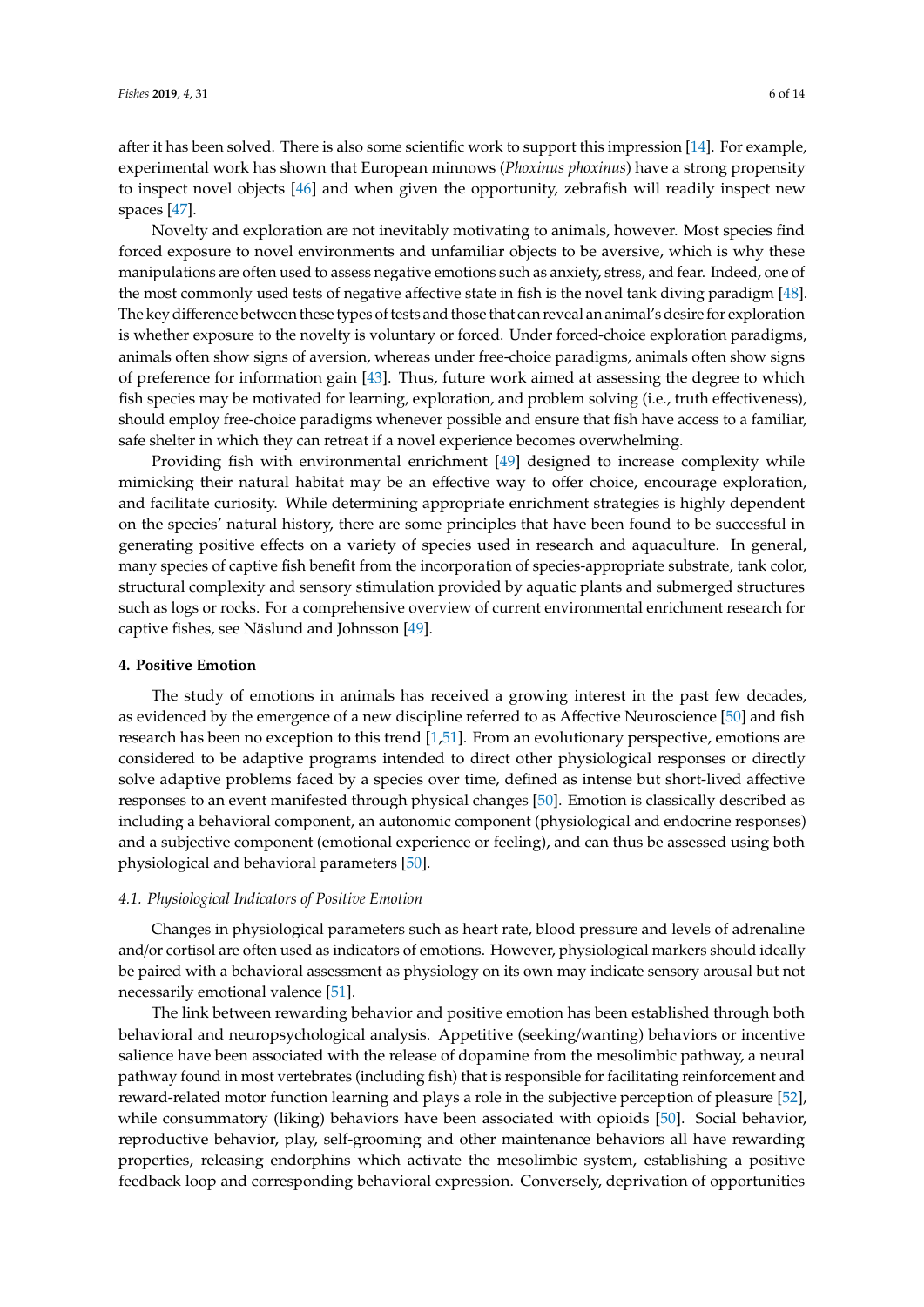to perform specific rewarding behaviors produces signs of withdrawal paralleling those observed in deprivation of an addictive drug, further reinforcing the link between rewarding behavior and pleasurable experience [\[50\]](#page-12-16).

Emotional limbic activity has been shown effect immune function in vertebrates, suggesting that immune activity may prove a promising tool in investigating emotion [\[50\]](#page-12-16). In pigs, positive and negative emotional experiences affected immune system parameters (s-IgA levels) antagonistically, paralleling results of experiments on the relationship between emotion and immune function in humans [\[50\]](#page-12-16). It should be noted that immune system function is influenced by a plethora of external and internal factors and should therefore only be used to assess emotional valence in in conjunction with other physiological or behavioral markers.

Physiological evidence suggests that fish possess the necessary anatomical and chemical structures to experience emotion [\[6](#page-11-0)[,51\]](#page-12-17). It appears that emotions involve brain circuits that have been conserved and elaborated upon throughout vertebrate evolution [\[53\]](#page-12-19). The fish telencephalon has homologous limbic and dopaminergic structures involved in emotional processing similar to the mammalian amygdala and hippocampus. Additionally, fish show stress responses similar to mammals, releasing adrenaline and noradrenaline during fear and stress responses, resulting in increased heart rate and ventilation. Fish also produce cortisol in response to emotional stimuli and express transmitter substances including dopamine, serotonin and oxytocin/isotocin associated with reward and mood in humans [\[54,](#page-12-20)[55\]](#page-12-21). Finally, multiple studies have shown that fish possess the physiological criteria for pain perception including nociceptors, natural pain-killers (opioids), neural pathways and other brain areas involved in pain perception [\[56–](#page-12-22)[58\]](#page-12-23).

# *4.2. Behavioral Indicators of Positive Emotion*

A number of behaviors, many of which have been documented in fish [\[14\]](#page-11-8), can signal positive emotional experience in animals, including successful coping, accessing reward, and successful goal-directed behavior. Boissy et al. [\[50\]](#page-12-16) propose monitoring five behavioral expressions of positive welfare; play behavior, affiliative behavior, self-grooming, vocalizations, and information-gathering. Most research on positive emotion in fish has focused on affiliative and play behaviors, the latter of which is discussed in the section on play.

A potential source of positive emotion in gregarious species is communication and social bonding [\[59\]](#page-12-24). As social bonding is a critical element of survival in many species, it follows that pro-social behaviors incorporating fitness benefits may indicate positive emotional states. Pro-social affiliation is likely a good starting place to explore positive emotions in fish as they have various communication modalities [\[51\]](#page-12-17) and diverse and complex social behaviors.

For example, many fish species have the ability to recognize each other as individuals and some also exhibit parental care [\[51\]](#page-12-17). Similarly, some species of cichlids form monogamous pairs and have helpers, constructing a social group of fish of both sexes who share in defending territory and the brood [\[51\]](#page-12-17). Studies on zebrafish (*Danio rerio*) have shown that proximity to a conspecific has rewarding properties and that even mere visual contact with a conspecific can be used to reinforce behavior in an associative learning task [\[60\]](#page-12-25). Allogrooming represents another group activity that has been linked to positive emotion, such as inducing a relaxed state [\[50\]](#page-12-16) in fish and other vertebrates. In fish, it has been shown that tactile stimulation can lower stress levels [\[61\]](#page-13-0) and facilitate future pro-social interactions [\[62\]](#page-13-1). Taken as a whole, these lines of research indicate that, under certain circumstances, the presence of a conspecific and pro-social behavior is likely to involve positive emotional responses in some species of fish.

Following this line of reasoning, Franks et al. [\[63\]](#page-13-2) evaluated a distinct type of shoaling behavior, heightened shoaling, in order to determine its candidacy as a behavioral indicator of positive emotion in zebrafish. Continuous scans of six 30-L tanks of zebrafish housed in semi-natural conditions (sloping gravel substrate, artificial plants, and rocks) revealed multiple instances of this unique and discrete behavior: distinct episodes of abnormally high group cohesion and synchrony, typically lasting for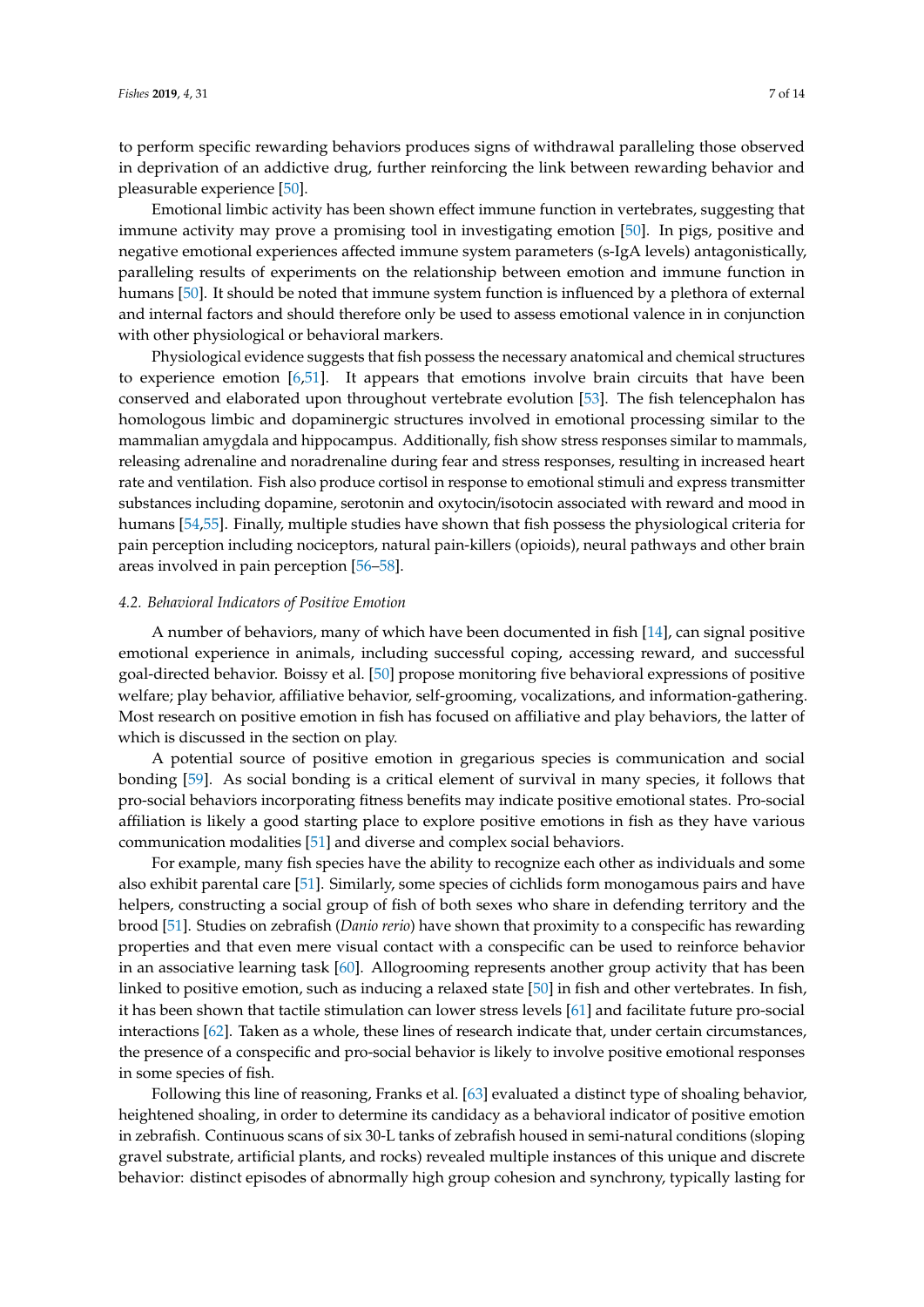approximately 7 min, but sometimes as long as 30 min. Because these episodes of heightened shoaling were also characterized by low aggression and seemed to occur spontaneously, due to internal group dynamics alone, they share many of the features that are associated with positive emotion in other species [\[50\]](#page-12-16). This study underlines the need for a better understanding of species-specific behavior under naturalistic condition in order to successfully evaluate the true behavioral repertoire that may be indicative of positive emotion [\[7](#page-11-1)[,50\]](#page-12-16).

Communication is another promising area of study, although it should be noted that traditional methods of evaluating social communication in animals may not be applicable to fishes. Rather than relying on anthropocentric behavioral manifestations of pleasure such as facial expressions, we suggest investigating alternate behavioral indicators of positive affect specific to fish, including vocalizations [\[64\]](#page-13-3), chemical signaling [\[51\]](#page-12-17), coloration changes, electrical impulses, and bioluminescence. In sum, there is a diversity of potential for future work in identifying behaviors indicative of positive emotions in fish.

# *4.3. Eliciting Positive Emotion in Fish*

Boissy et al. [\[50\]](#page-12-16) propose several practical ways of promoting positive experiences in farmed animals, in both the short and long term: positive anticipation (signaling or predicting a reward in advance), positive contrast (giving a higher reward than expected) and coping and controllability (enabling the animals to cope with or to control the situation). These interventions can all be applied to and tested in fish, suggesting many fruitful ideas for how positive emotions might be elicited and studied in fish.

Anticipation of a positive or rewarding event induces a state of positive affect. Investigations of what animals find positively reinforcing and of the animal's behavioral expression during anticipation or expectation of the rewarding result provide a basis for assessing positive emotional states in animals [\[50\]](#page-12-16). Such work (some of it dating back decades) has already been conducted in several species of fish. A recent example comes from work by Nilsson [\[65\]](#page-13-4), who used conditioning and trained groups of cod (*Gadus morhua*) to associate a light signal with a positive up-coming event, i.e., the delivery of food. The fish showed anticipatory behavior and gathered in the feeding area after they had been presented with the light signal.

Positive contrast, on the other hand, describes the experience of receiving an outcome that is better than expected. In a typical positive contrast experiment, an animal is first trained to expect a reinforcer of a certain size. The test phase occurs when the expected reward is replaced by an even stronger or larger reinforcer (e.g., more food or better-quality food). If the animal changes its behavior so that its response is faster/more vigorous than that of a control group given the larger reinforcer from the start, a successive positive contrast (SPC) has occurred [\[50\]](#page-12-16). Interestingly, an early study by Bottjer, Scobie and Wallace [\[66\]](#page-13-5) found behavior in goldfish (*Carassius auratus*) that is consistent with a positive contrast effect. In this study, goldfish in the positive contrast condition responded at a higher rate to the conditioned stimulus (a light cue) than fish in the control condition, despite the fact that the reinforcement level (i.e., food amount) was the same for both groups. Given the cognitive sophistication found in many species of fish [\[5\]](#page-10-3), it is likely that other species of fish may experience positive contrast (i.e., are able to track the relative value of a reward rather than it's absolute value), which suggests that positive contrast may be a promising area for future research on positive emotion in fish.

Finally, scholars have suggested that successful coping and exerting control over the environment can also increase positive welfare [\[12\]](#page-11-6). While facing challenges inevitably involves some degree of stress, only chronic stress brought about by the persistent inability to cope causes long-term distress and learned helplessness [\[50\]](#page-12-16). In contrast, short-term social and physical challenges can be perceived as positive engagement experiences when the net result is a learned coping behavior and/or rewarding goal. In other words, if there is a high probability of success, challenges can actually be a source of positive welfare. Studies applying learning procedures with positive reinforcement, for example, are likely to reflect the behavior of fish experiencing positive emotion in response to a cognitive challenge.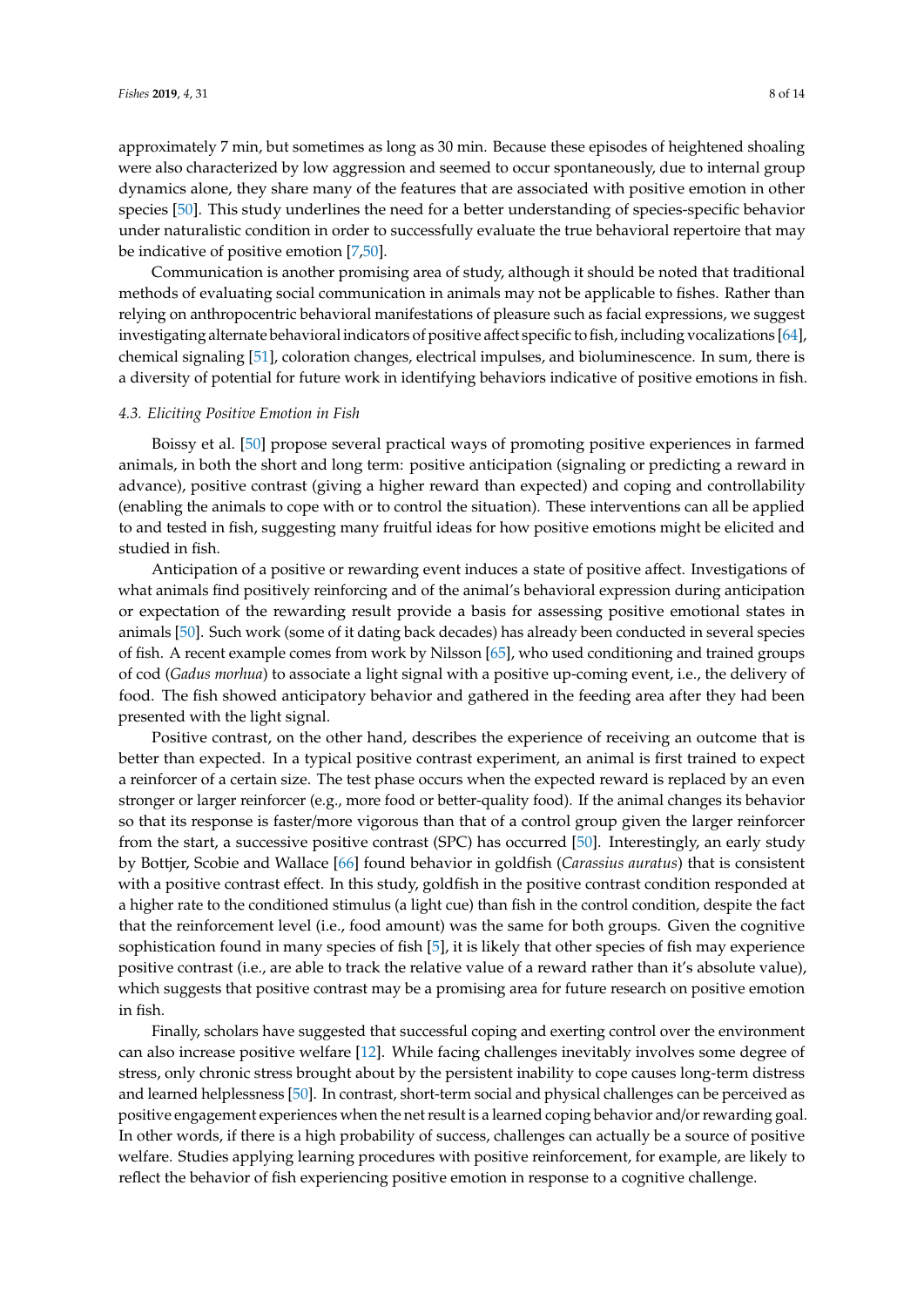# **5. Play**

Play has fascinated scholars for millennia and yet it remains a highly contentious area of study for many reasons, not the least of which is that play behavior can be hard to define and identify [\[7,](#page-11-1)[13\]](#page-11-7). Nonetheless, part of the root of the scientific fascination with play stems in part from the notion that under certain conditions, play may be associated with positive emotions and signal improved welfare. Indeed, some scholars have identified it as one of the most promising indicators of positive emotions in domestic animals in part because it can be measured noninvasively and can be easily recognized in some mammals [\[7](#page-11-1)[,13](#page-11-7)[,50\]](#page-12-16). Identifying and measuring play behavior in non-mammalian species is, however, much more challenging due to its variability between species and mutable characteristics [\[67\]](#page-13-6). Moreover, the relationship between play and welfare and especially positive emotions is complex and controversial [\[13](#page-11-7)[,68\]](#page-13-7). Thus connections between play and positive welfare require more work before the implications of observing different types of play at different levels in different species held under different conditions are known. With due consideration of these qualifications, however, play remains an intriguing avenue for future research on positive welfare in fish for reasons we outline below.

# *5.1. Identifying and Assessing Play in Fishes*

First, a large body of anecdotal evidence and some empirical work suggests that play exists in many species of fish [\[14,](#page-11-8)[67\]](#page-13-6). How might we assess play behavior in fish? Ethologist Gordon Burghardt [\[14\]](#page-11-8) presents a working method for identifying play behavior based on five criteria. While aspects of these criteria can be somewhat subjective, they represent a useful starting point for flagging behaviors that may be good candidates for future research. Burghardt's core criteria are as follows:

- 1. Play behaviors are typically not fully functional and are often directed toward stimuli that do not contribute to immediate survival.
- 2. Play is autotelic (self-rewarding) and is often characterized as something that animals seem to engage in voluntarily. Play behaviors appear to be spontaneous, intrinsically motivated, rewarding, reinforcing or pleasurable.
- 3. Play behaviors may resemble 'serious' performance of ethotypic behavior but differ in structure and/or timing to adult behavior. Play behavior is "incomplete, exaggerated, awkward, or precocious" and "involves behavior patterns with modified form, sequencing, or targeting" [\[14\]](#page-11-8).
- 4. Play is performed repeatedly, but not stereotypically during at least one developmental period in life" [\[14\]](#page-11-8).
- 5. Play is initiated when the animal is in a relaxed state, i.e., when there are no immediate threats to the animal's fitness and the animal is not strongly motivated to perform other behaviors.

Burghardt [\[14\]](#page-11-8) argues that fish possess the necessary behavioral and cognitive pre-requisites that support play behavior in other animals, including exploration and curiosity. The existing evidence for play in fish are discussed below along with the main types of play.

Social play involves two or more animals usually of similar age and size [\[13](#page-11-7)[,69\]](#page-13-8) and facilitates integration into groups and social skills [\[70](#page-13-9)[,71\]](#page-13-10). As such, social play is more commonly observed in young animals than adults, though it is known to occur at lower frequencies in adults of some species [\[14\]](#page-11-8). Burghardt [\[14\]](#page-11-8) reports anecdotal accounts suggestive of social play in several cichlid species. For example, Burghardt [\[14\]](#page-11-8) describes an instance in which a socially-housed white spotted cichlid (*Tropheus duboisi*) was observed repeatedly approaching a cichlid species from Lake Malawi (*Labeotropheus sp.*), performing a lateral display and eliciting a brief chase, a potential example of teasing play [\[14\]](#page-11-8). Similarly, young cichlid (sp) are often observed nibbling and rubbing against their parent's flanks, which may be play behavior as it does not appear to serve any adaptive function [\[14\]](#page-11-8). Controlled and systematic observation of these types of fish social behavior, especially between neonatal cichlids and their parents, would be useful for determining whether they are consistent with our understanding of play.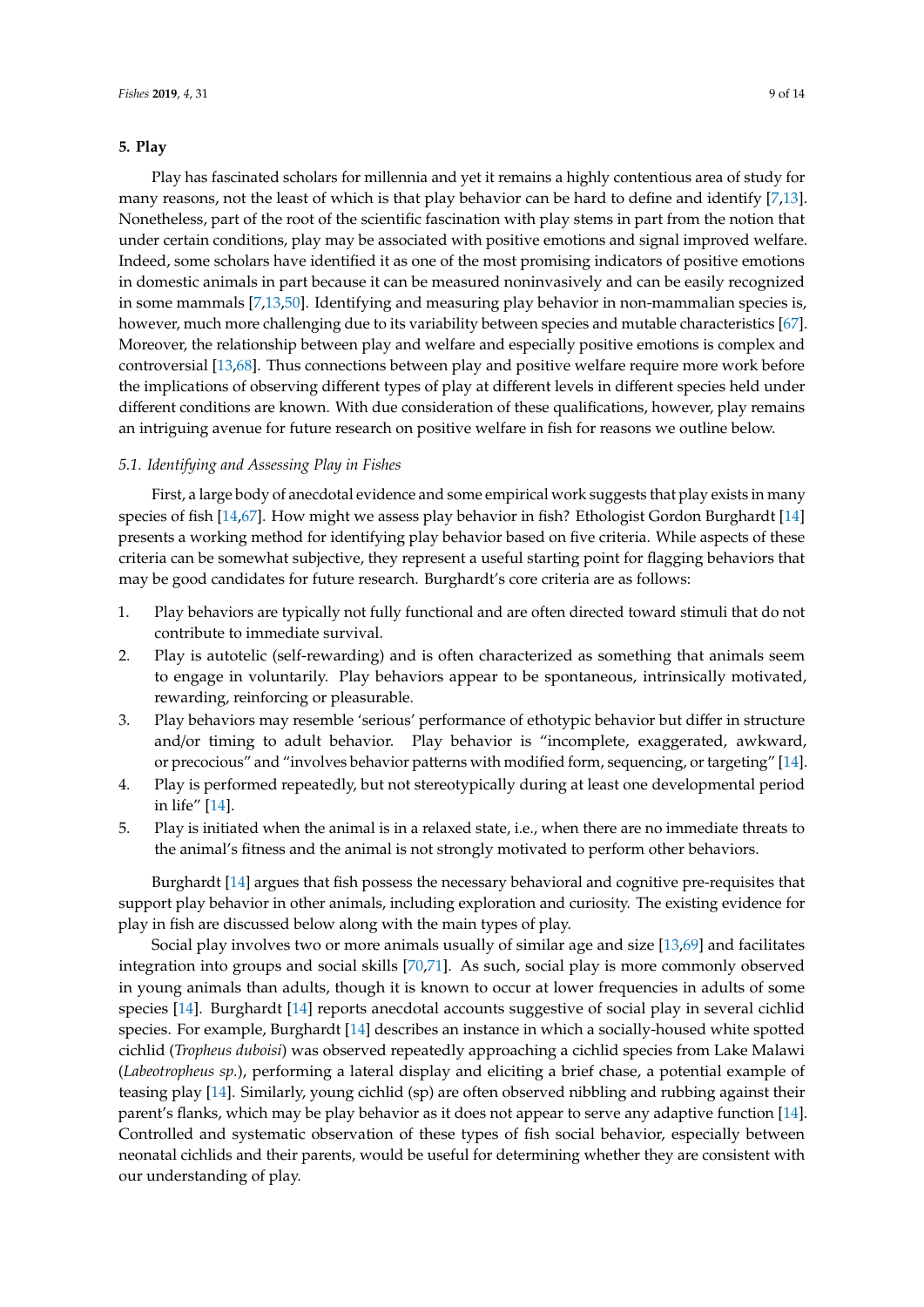Object play is directed at inanimate objects and can involve one or more participants [\[14\]](#page-11-8). It is typically observed when animals manipulate objects that appear to provide no obvious survival benefit [\[14\]](#page-11-8) and is thought to be related to the development of motor skills [\[69\]](#page-13-8). Observations of object play have been observed across a wide range of fish species. For example, many species of captive fish have been reported repeatedly manipulating objects within their environment for no immediately obvious function [\[14\]](#page-11-8) and anecdotal evidence suggests some predatory species such as great white sharks (*Carcharodon carcharias*) may hunt for fun when prey is not needed for nourishment. Most recently, an empirical study systematically observed the object manipulation behavior of white spotted cichlids (*Tropheus dubois*) and found that their behavior was consistent with all the criteria for play behavior [\[67\]](#page-13-6). The provision of sensory-stimulating objects may be a good starting place for further empirical work on object play in fish.

Locomotor play involves jumping, running and performing other motor activities in a sudden, persistent and frenetic manner [\[14](#page-11-8)[,69,](#page-13-8)[71\]](#page-13-10). It is thought that locomotor play serves to benefit the animal physiologically by promoting muscle growth, strengthening bones and increasing cardiopulmonary capability [\[13\]](#page-11-7). Perhaps the most well-documented example of locomotor play in fish is leapfrogging, in which individuals repeatedly launch themselves over objects floating in the water such as plants, leaves, sticks and other animals. Burghardt [\[14\]](#page-11-8) notes that leapfrogging has been reported in needlefish, *Hemiramphidae* (halfbeaks), *Clupeidae* (herring and shad) and *Atherinidae* (silversides) and outlines several hypotheses attempting to explain the origins and purposes of leapfrogging, including the idea that leapfrogging may be an instinctive means of ectoparasite control or to elicit a pleasurable tactile sensation. Most recently, Fagen [\[72\]](#page-13-11) has argued that jumping behavior is likely a form of locomotor behavior in Atlantic salmon (*Salmo salar*).

#### *5.2. The Play–Welfare Relationship*

Play is often used to assess affective states in both human and nonhuman animals [\[14](#page-11-8)[,68\]](#page-13-7) and is gaining interest in applied ethology as a welfare indicator [\[50,](#page-12-16)[69\]](#page-13-8). The first clue that play behavior is important to animal welfare is its absence in poor welfare situations. Play behavior often disappears when animals are under fitness challenges but re-emerge as they recover [\[13\]](#page-11-7). As such, the absence of play, particularly in young animals, is considered an indication of poor welfare.

Importantly, however, play behaviors also change in timing or kind in conjunction with a decrease in welfare. Research in children suggests that, beyond the total duration of play, poor welfare may be reflected in qualitative aspects such as the display of solitary over social play and the degree to which play bouts are continuous vs. fragmented. Play research aimed at understanding the play–welfare relationship should, therefore, attend to the quality (type and fragmentation) and timing in addition to its quantity [\[68\]](#page-13-7). Future work on fish play could begin by mapping out the range of potential play behaviors and its qualitative characteristics across different conditions, which is a necessary starting point before strong inferences to welfare are drawn.

Overall, however, play is most common in situations when the animal is well fed and not under any threat to fitness [\[68\]](#page-13-7). This positive association between play behavior and need fulfillment provides the basic foundation for the link between play behavior and animal welfare [\[13](#page-11-7)[,50\]](#page-12-16). Fraser and Duncan [\[7\]](#page-11-1) argue that certain behaviors are indicative of internal states; according to their theory of animal welfare, play occurs when an animal is in an opportunity situation in which their immediate physical needs are met and the behavior results in a net positive impact to their fitness (i.e., the pleasure derived from performing the activity eclipses the fitness cost of performing that activity).

Play can be used both a behavioral indicator of good welfare but also as tool to promote it [\[13\]](#page-11-7). Several studies have documented the contagious nature of play amongst conspecifics, suggesting that one playful individual can trigger a cascade of positive affect, resulting in substantial welfare benefits to social animals. Social learning, which involves an element of contagious behavior, has been documented extensively in teleost species [\[73,](#page-13-12)[74\]](#page-13-13), suggesting that future research on fish social interaction may yield important results to welfare. For example, Held and Spinka [\[13\]](#page-11-7) suggested stimulating social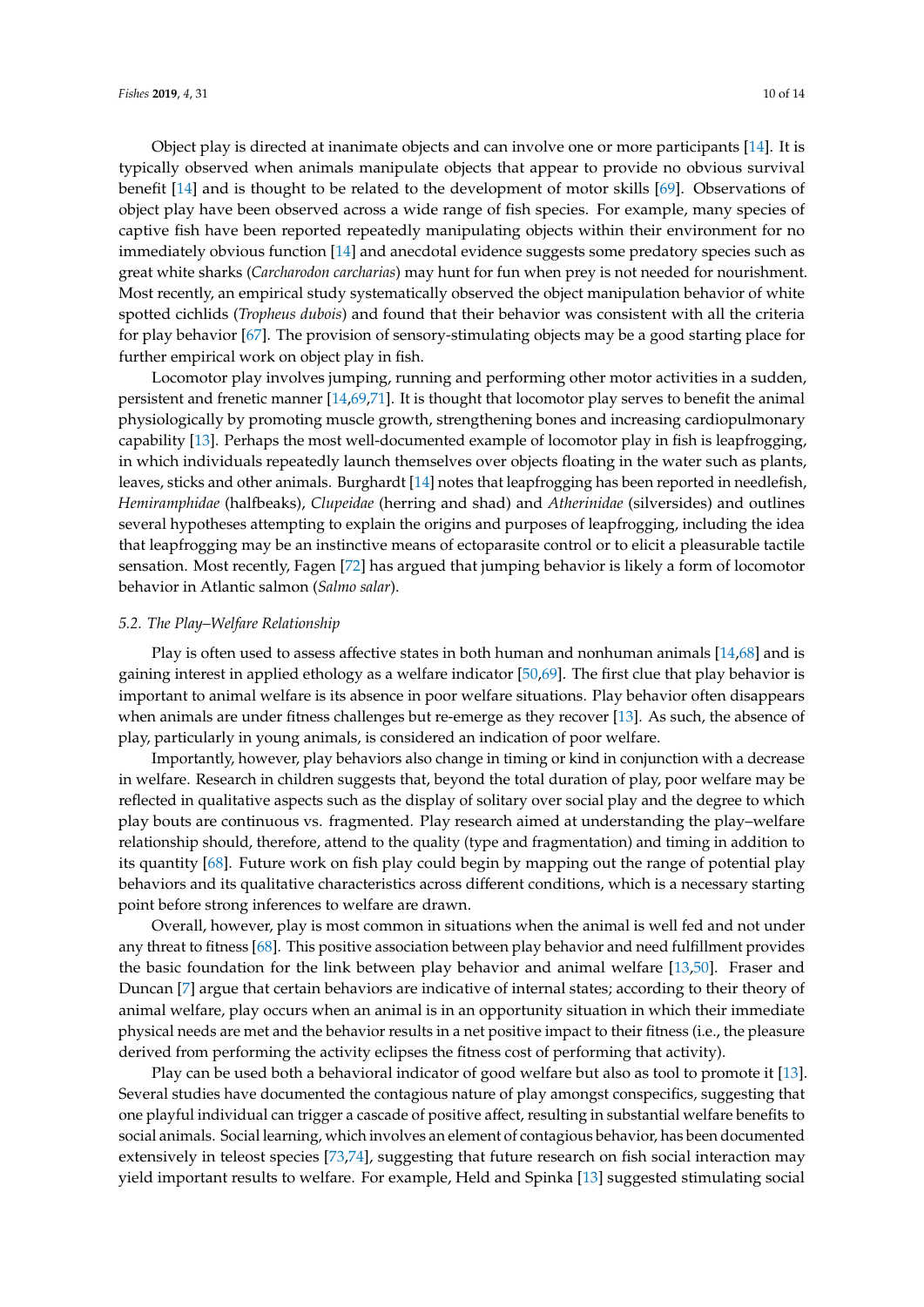play behavior in captive animals by providing the opportunity for positive social communication, a scenario that could be applied to captive fish by housing individuals in social groups of appropriate size and composition.

Future research with fish could leverage these intriguing ideas and follow up on the anecdotal observations outlined by Burghardt [\[14\]](#page-11-8). Importantly, however, such research requires housing fish in environmental and social conditions conducive to a relaxed state. Furthermore, the current relative paucity of documented play behavior in fish may not indicate that fish do not play but rather that they are too uncomfortable in the typical housing we provide for them to engage in play. The first steps towards studying play behavior and by extension the relationship between play and welfare in fish is therefore to provide animals with social and environmental conditions conducive to a relaxed state in which their needs are met.

# **6. Conclusions**

Drawing from existing literature on welfare paradigms in both human and nonhuman animals, we identified potential physiological and behavioral signifiers likely involved with positive welfare in fish and suggest future research that could support the ways in which caretakers can promote positive welfare in captive fish including the provision of species-appropriate housing (e.g., ambient color) and social conditions as well as opportunities for control (e.g., self-feeders) and cognitive engagement (e.g., visual stimulation via port holes and/or novel objects). Incorporating indicators of positive affect into fish welfare assessment strategies will be particularly important given the growing number of captive fish for whose wellbeing humans are primarily responsible. In particular, generating scientific knowledge on ways of identifying and monitoring species-specific indications of positive affect is an essential step forward in understanding fish welfare.

In closing, it is worth clarifying that we are not advocating for positive welfare as a distinct field of research. Separating positive welfare from negative welfare is likely an artificiality, creating the impression of welfare as a static contrast between immediate pleasure and immediate suffering. In psychology, it has been argued that there is no positive psychology or negative psychology, there is only psychology [\[75\]](#page-13-14); similarly, rather than categorizing welfare into positive vs. negative types, it may be more useful to have the simple goal of understanding welfare and making sure that that understanding is complete. Thus, the aim of this review was not to present a new and separate area of study but rather to highlight a class of experiences and emotions that are currently being neglected and issue the call for more research in these areas.

**Author Contributions:** Individual contributions include: Conceptualization, B.F. & I.F.-C.; investigation, B.F. & I.F.-C.; writing—original draft preparation, B.F. & I.F.-C.; writing—review and editing, B.F. & I.F.-C.; supervision, B.F.; funding acquisition, B.F. & I.F.-C.

**Funding:** This research was funded in part by a generous donation to the Fish and Marine Animal Welfare Fund at New York University. IFC received support from the Animal Law and Policy (ALP) Program at UCLA.

**Conflicts of Interest:** The authors declare no conflict of interest. The funders had no role in the design of the study; in the collection, analyses, or interpretation of data; in the writing of the manuscript, or in the decision to publish the results.

# **References**

- <span id="page-10-0"></span>1. Cerqueira, M.; Millot, S.; Castanheira, M.F.; Félix, A.S.; Silva, T.; Oliveira, G.A.; Oliveira, C.C.; Martins, C.I.M.; Oliveira, R.F. Cognitive Appraisal of Environmental Stimuli Induces Emotion-like States in Fish. *Sci. Rep.* **2017**, *7*, 13181. [\[CrossRef\]](http://dx.doi.org/10.1038/s41598-017-13173-x)
- <span id="page-10-1"></span>2. Špinka, M. Animal Agency, Animal Awareness and Animal Welfare. *Anim. Welf.* **2019**, *28*, 11–20. [\[CrossRef\]](http://dx.doi.org/10.7120/09627286.28.1.011)
- <span id="page-10-4"></span>3. Meagher, R. Is Boredom an Animal Welfare Concern? *Anim. Welf.* **2019**, *28*, 21–32. [\[CrossRef\]](http://dx.doi.org/10.7120/09627286.28.1.021)
- <span id="page-10-2"></span>4. Burn, C.C. Bestial Boredom: A Biological Perspective on Animal Boredom and Suggestions for Its Scientific Investigation. *Anim. Behav.* **2017**, *130*, 141–151. [\[CrossRef\]](http://dx.doi.org/10.1016/j.anbehav.2017.06.006)
- <span id="page-10-3"></span>5. Brown, C. Fish Intelligence, Sentience and Ethics. *Anim. Cogn.* **2015**, *18*, 1–17. [\[CrossRef\]](http://dx.doi.org/10.1007/s10071-014-0761-0) [\[PubMed\]](http://www.ncbi.nlm.nih.gov/pubmed/24942105)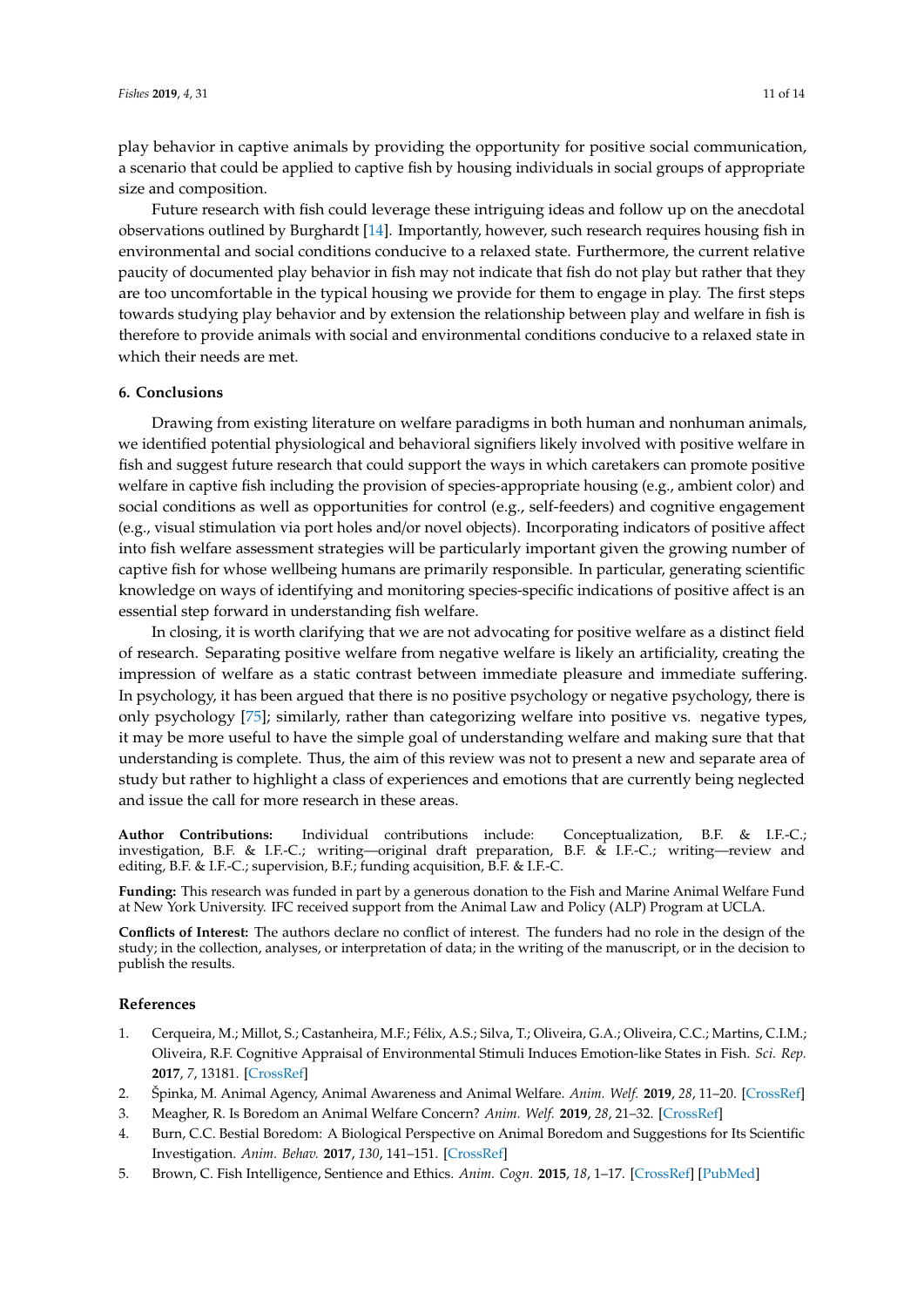- <span id="page-11-0"></span>6. Braithwaite, V.A.; Huntingford, F.; van den Bos, R. Variation in Emotion and Cognition Among Fishes. *J. Agric. Environ. Ethics* **2013**, *26*, 7–23. [\[CrossRef\]](http://dx.doi.org/10.1007/s10806-011-9355-x)
- <span id="page-11-1"></span>7. Fraser, D.; Duncan, I.J.H. "Pleasures", "pains" and Animal Welfare: Toward a Natural History of Affect. *Anim. Welf* **1998**, *7*, 383–396.
- <span id="page-11-2"></span>8. Mellor, D.J. Moving beyond the "Five Freedoms" by Updating the "Five Provisions" and Introducing Aligned "Animal Welfare Aims". *Animals* **2016**, *6*, 59. [\[CrossRef\]](http://dx.doi.org/10.3390/ani6100059)
- <span id="page-11-3"></span>9. Seligman, M.E.P.; Csikszentmihalyi, M. Positive Psychology—An Introduction. *Am. Psychol.* **2000**, *55*, 5–14. [\[CrossRef\]](http://dx.doi.org/10.1037/0003-066X.55.1.5)
- <span id="page-11-4"></span>10. Fredrickson, B.L. Positive Emotions Broaden and Build. In *Advances in Experimental Social Psychology*; Devine, P.G., Plant, A., Eds.; Academic Press: Burlington, MA, USA, 2013; pp. 1–53.
- <span id="page-11-5"></span>11. Špinka, M.; Wemelsfelder, F. Environmental Challenge and Animal Agency. In *Animal Welfare*; Appleby, M.C., Ed.; CAB International: Wallingford, UK, 2018; pp. 39–55.
- <span id="page-11-6"></span>12. Franks, B.; Higgins, E.T. Effectiveness in Humans and Other Animals: A Common Basis for Well-Being and Welfare. *Adv. Exp. Soc. Psychol.* **2012**, *46*, 285–346. [\[CrossRef\]](http://dx.doi.org/10.1016/B978-0-12-394281-4.00006-4)
- <span id="page-11-7"></span>13. Held, S.D.E.; Špinka, M. Animal Play and Animal Welfare. *Anim. Behav.* **2011**, *81*, 891–899. [\[CrossRef\]](http://dx.doi.org/10.1016/j.anbehav.2011.01.007)
- <span id="page-11-8"></span>14. Burghardt, G.M. The Origins of Vertebrate Play: Fish That Leap, Juggle, and Tease. In *The Genesis of Animal Play: Testing the Limits*; MIT Press: Cambridge, MA, USA, 2005.
- <span id="page-11-9"></span>15. Yeates, J.W.; Main, D.C.J. Assessment of Positive Welfare: A Review. *Vet. J.* **2008**, *175*, 293–300. [\[CrossRef\]](http://dx.doi.org/10.1016/j.tvjl.2007.05.009)
- <span id="page-11-10"></span>16. Balcombe, J. Animal Pleasure and Its Moral Significance. *Appl. Anim. Behav. Sci.* **2009**, *118*, 208–216. [\[CrossRef\]](http://dx.doi.org/10.1016/j.applanim.2009.02.012)
- <span id="page-11-11"></span>17. Mellor, D.J. Updating Animal Welfare Thinking: Moving beyond the "Five Freedoms"; towards "A Life Worth Living". *Animals* **2016**, *6*, 21. [\[CrossRef\]](http://dx.doi.org/10.3390/ani6030021)
- <span id="page-11-12"></span>18. Brambell, F. *Report of the Technical Committee to Enquire into the Welfare of Animals Kept under Intensive Livestock Husbandry Systems*; Her Majesty's Stationery Office: London, UK, 1965.
- <span id="page-11-13"></span>19. Mellor, D.; Beausoleil, N. Extending the "Five Domains" Model for Animal Welfare Assessment to Incorporate Positive Welfare States. *Anim. Welf.* **2015**, *24*, 241–253. [\[CrossRef\]](http://dx.doi.org/10.7120/09627286.24.3.241)
- <span id="page-11-14"></span>20. Mellor, D. Animal Emotions, Behaviour and the Promotion of Positive Welfare States. *N. Z. Vet. J.* **2012**, *60*, 1–8. [\[CrossRef\]](http://dx.doi.org/10.1080/00480169.2011.619047)
- <span id="page-11-15"></span>21. Webb, L.E.; Veenhoven, R.; Harfeld, J.L.; Jensen, M.B. What Is Animal Happiness? *Ann. N. Y. Acad. Sci.* **2019**, *1438*, 62–76. [\[CrossRef\]](http://dx.doi.org/10.1111/nyas.13983)
- <span id="page-11-16"></span>22. Lawrence, A.B.; Newberry, R.C.; Špinka, M. Positive Welfare: What Does It Add to the Debate over Pig Welfare? In *Advances in Pig Welfare*; Elsevier, Inc.: Amsterdam, The Netherlands, 2018. [\[CrossRef\]](http://dx.doi.org/10.1016/B978-0-08-101012-9.00014-9)
- <span id="page-11-17"></span>23. Whitham, J.C.; Wielebnowski, N. New Directions for Zoo Animal Welfare Science. *Appl. Anim. Behav. Sci.* **2013**, *147*, 247–260. [\[CrossRef\]](http://dx.doi.org/10.1016/j.applanim.2013.02.004)
- <span id="page-11-18"></span>24. Wolfensohn, S.; Shotton, J.; Bowley, H.; Davies, S.; Thompson, S.; Justice, W.; Wolfensohn, S.; Shotton, J.; Bowley, H.; Davies, S.; et al. Assessment of Welfare in Zoo Animals: Towards Optimum Quality of Life. *Animals* **2018**, *8*, 110. [\[CrossRef\]](http://dx.doi.org/10.3390/ani8070110)
- <span id="page-11-19"></span>25. Dawkins, M.S. From an Animal's Point of View: Motivation, Fitness, and Animal Welfare. *Behav. Brain Sci.* **1990**, *13*, 1–9. [\[CrossRef\]](http://dx.doi.org/10.1017/S0140525X00077104)
- <span id="page-11-20"></span>26. Mason, G.J.; Cooper, J.; Clarebrough, C. Frustrations of Fur-Farmed Mink. *Nature* **2001**, *410*, 35–36. [\[CrossRef\]](http://dx.doi.org/10.1038/35065157) [\[PubMed\]](http://www.ncbi.nlm.nih.gov/pubmed/11242031)
- <span id="page-11-21"></span>27. Sullivan, M.; Lawrence, C.; Blache, D. Why Did the Fish Cross the Tank? Objectively Measuring the Value of Enrichment for Captive Fish. *Appl. Anim. Behav. Sci.* **2016**, *174*, 181–188. [\[CrossRef\]](http://dx.doi.org/10.1016/j.applanim.2015.10.011)
- <span id="page-11-22"></span>28. Galhardo, L.; Almeida, O.; Oliveira, R.F. Measuring Motivation in a Cichlid Fish: An Adaptation of the Push-Door Paradigm. *Appl. Anim. Behav. Sci.* **2011**, *130*, 60–70. [\[CrossRef\]](http://dx.doi.org/10.1016/j.applanim.2010.12.008)
- <span id="page-11-23"></span>29. Franks, B. What Do Animals Want? *Anim. Welf.* **2019**, *28*, 1–10. [\[CrossRef\]](http://dx.doi.org/10.7120/09627286.28.1.001)
- <span id="page-11-24"></span>30. Higgins, E.T. *Beyond Pleasure and Pain: How Motivation Works*; Oxford University Press: New York, NY, USA, 2012.
- <span id="page-11-25"></span>31. Cooper, J.J.; Appleby, M.C. Motivational Aspects of Individual Variation in Response to Nestboxes by Laying Hens. *Anim. Behav.* **1997**, *54*, 1245–1253. [\[CrossRef\]](http://dx.doi.org/10.1006/anbe.1997.0521) [\[PubMed\]](http://www.ncbi.nlm.nih.gov/pubmed/9398377)
- <span id="page-11-26"></span>32. Maia, C.M.; Volpato, G.L. Preference Index Supported by Motivation Tests in Nile Tilapia. *PLoS ONE* **2017**, *12*, e0175821. [\[CrossRef\]](http://dx.doi.org/10.1371/journal.pone.0175821) [\[PubMed\]](http://www.ncbi.nlm.nih.gov/pubmed/28426689)
- <span id="page-11-27"></span>33. Galhardo, L.; Almeida, O.; Oliveira, R.F. Preference for the Presence of Substrate in Male Cichlid Fish: Effects of Social Dominance and Context. *Appl. Anim. Behav. Sci.* **2009**, *120*, 224–230. [\[CrossRef\]](http://dx.doi.org/10.1016/j.applanim.2009.07.001)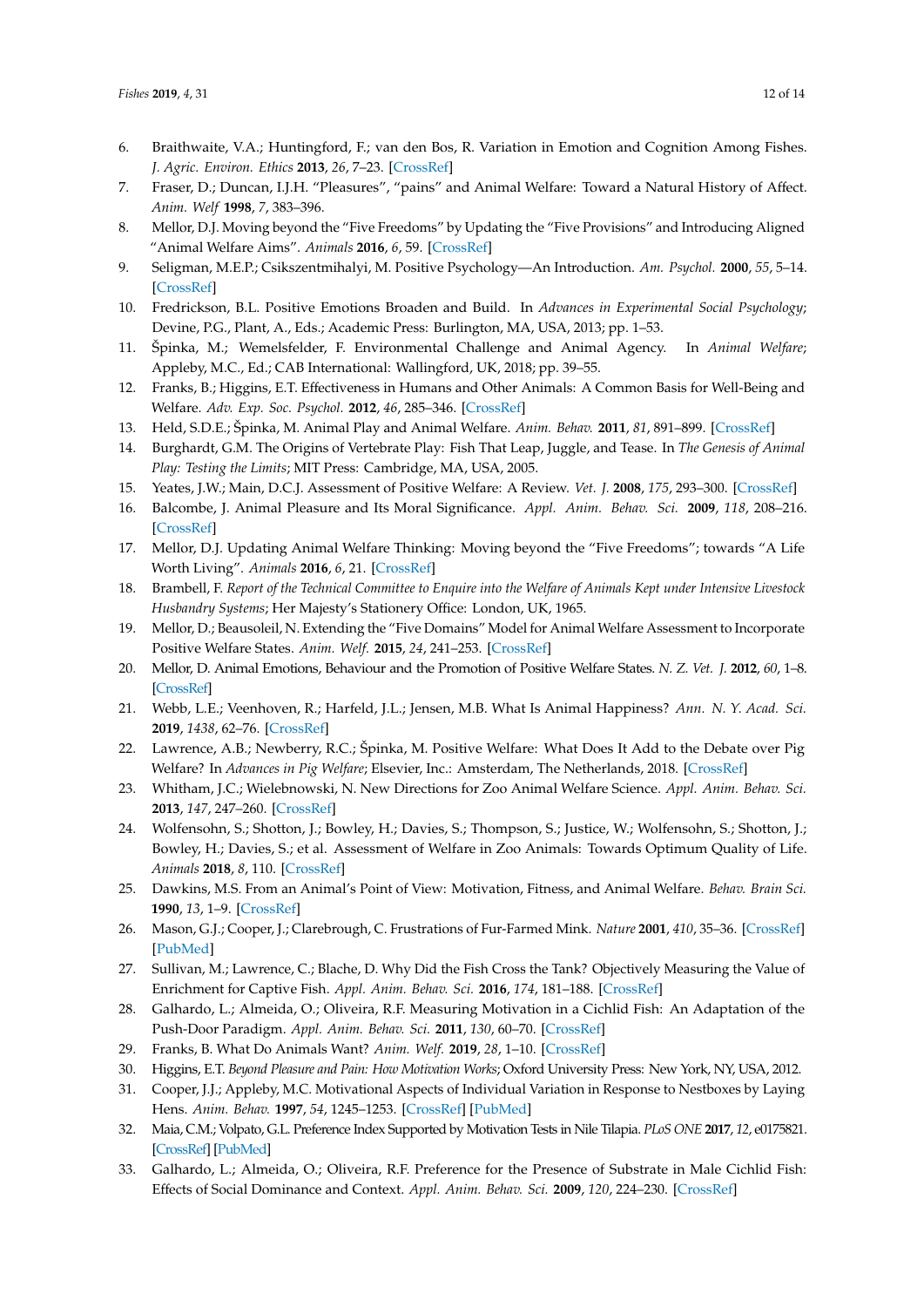- <span id="page-12-0"></span>34. Gaffney, L.P.; Franks, B.; Weary, D.M.; von Keyserlingk, M.A.G. Coho Salmon (*Oncorhynchus kisutch*) Prefer and Are Less Aggressive in Darker Environments. *PLoS ONE* **2016**, *11*, e0151325. [\[CrossRef\]](http://dx.doi.org/10.1371/journal.pone.0151325)
- <span id="page-12-1"></span>35. Higgins, E.T.; Cornwell, J.F.M.; Franks, B. "Happiness" and "The Good Life" as Motives Working Together Effectively. In *Advances in Motivation Science*; Academic Press: Cambridge, MA, USA, 2014; Volume 1, pp. 135–179.
- <span id="page-12-2"></span>36. Bassett, L.; Buchanan-Smith, H.M. Effects of Predictability on the Welfare of Captive Animals. *Appl. Anim. Behav. Sci.* **2007**, *102*, 223–245. [\[CrossRef\]](http://dx.doi.org/10.1016/j.applanim.2006.05.029)
- <span id="page-12-3"></span>37. Osborne, S.R. Free food (contrafreeloading) phenomenon—Review and analysis. *Anim. Learn. Behav.* **1977**, *5*, 221–235. [\[CrossRef\]](http://dx.doi.org/10.3758/BF03209232)
- <span id="page-12-4"></span>38. Endo, M.; Kumahara, C.; Yoshida, T.; Tabata, M. Reduced Stress and Increased Immune Responses in Nile Tilapia Kept under Self-Feeding Conditions. *Fish. Sci.* **2002**, *68*, 253–257. [\[CrossRef\]](http://dx.doi.org/10.1046/j.1444-2906.2002.00419.x)
- <span id="page-12-5"></span>39. Wong, D.; von Keyserlingk, M.A.; Richards, J.G.; Weary, D.M. Conditioned Place Avoidance of Zebrafish (*Danio Rerio*) to Three Chemicals Used for Euthanasia and Anaesthesia. *PLoS ONE* **2014**, *9*, e88030. [\[CrossRef\]](http://dx.doi.org/10.1371/journal.pone.0088030) [\[PubMed\]](http://www.ncbi.nlm.nih.gov/pubmed/24505365)
- <span id="page-12-6"></span>40. Millot, S.; Cerqueira, M.; Castanheira, M.F.; Øverli, Ø.; Martins, C.I.M.; Oliveira, R.F. Use of Conditioned Place Preference/Avoidance Tests to Assess Affective States in Fish. *Appl. Anim. Behav. Sci.* **2014**, *154*, 104–111. [\[CrossRef\]](http://dx.doi.org/10.1016/j.applanim.2014.02.004)
- <span id="page-12-7"></span>41. Harlow, H.F. Learing and satiation of response in intrinsically motivated comples puzzle performance by monkeys. *J. Comp. Physiol. Psychol.* **1950**, *43*, 289–294. [\[CrossRef\]](http://dx.doi.org/10.1037/h0058114) [\[PubMed\]](http://www.ncbi.nlm.nih.gov/pubmed/15436888)
- <span id="page-12-8"></span>42. Berlyne, D.E. Curiosity and Exploration. *Science* **1966**, *153*, 25–33. [\[CrossRef\]](http://dx.doi.org/10.1126/science.153.3731.25) [\[PubMed\]](http://www.ncbi.nlm.nih.gov/pubmed/5328120)
- <span id="page-12-9"></span>43. Hughes, R. Intrinsic Exploration in Animals: Motives and Measurement. *Behav. Processes* **1997**, *41*, 213–226. [\[CrossRef\]](http://dx.doi.org/10.1016/S0376-6357(97)00055-7)
- <span id="page-12-10"></span>44. Meehan, C.L.; Mench, J.A. The Challenge of Challenge: Can Problem Solving Opportunities Enhance Animal Welfare? *Appl. Anim. Behav. Sci.* **2007**, *102*, 246–261. [\[CrossRef\]](http://dx.doi.org/10.1016/j.applanim.2006.05.031)
- <span id="page-12-11"></span>45. Franks, B. Cognition as a Cause, Consequence, and Component of Welfare. In *Advances in Agricultural Animal Welfare*; Woodhead Publishing: Duxford, UK, 2018.
- <span id="page-12-12"></span>46. Murphy, K.E.; Pitcher, T.J. Individual Behavioural Strategies Associated with Predator Inspection in Minnow Shoals. *Ethology* **1991**, *88*, 307–319. [\[CrossRef\]](http://dx.doi.org/10.1111/j.1439-0310.1991.tb00285.x)
- <span id="page-12-13"></span>47. Graham, C.; von Keyserlingk, M.A.G.; Franks, B. Free-Choice Exploration Increases Affiliative Behaviour in Zebrafish. *Appl. Anim. Behav. Sci.* **2018**, *203*, 103–110. [\[CrossRef\]](http://dx.doi.org/10.1016/j.applanim.2018.02.005)
- <span id="page-12-14"></span>48. Egan, R.J.; Bergner, C.L.; Hart, P.C.; Cachat, J.M.; Canavello, P.R.; Elegante, M.F.; Elkhayat, S.I.; Bartels, B.K.; Tien, A.K.; Tien, D.H.; et al. Understanding Behavioral and Physiological Phenotypes of Stress and Anxiety in Zebrafish. *Behav. Brain Res.* **2009**, *205*, 38–44. [\[CrossRef\]](http://dx.doi.org/10.1016/j.bbr.2009.06.022)
- <span id="page-12-15"></span>49. Näslund, J.; Johnsson, J.I. Environmental Enrichment for Fish in Captive Environments: Effects of Physical Structures and Substrates. *Fish Fish.* **2016**, *17*, 1–30. [\[CrossRef\]](http://dx.doi.org/10.1111/faf.12088)
- <span id="page-12-16"></span>50. Boissy, A.; Manteuffel, G.; Jensen, M.B.; Moe, R.O.; Spruijt, B.; Keeling, L.J.; Winckler, C.; Forkman, B.; Dimitrov, I.; Langbein, J.; et al. Assessment of Positive Emotions in Animals to Improve Their Welfare. *Physiol. Behav.* **2007**, *92*, 375–397. [\[CrossRef\]](http://dx.doi.org/10.1016/j.physbeh.2007.02.003)
- <span id="page-12-17"></span>51. Kittilsen, S. Functional Aspects of Emotions in Fish. *Behav. Processes* **2013**, *100*, 153–159. [\[CrossRef\]](http://dx.doi.org/10.1016/j.beproc.2013.09.002) [\[PubMed\]](http://www.ncbi.nlm.nih.gov/pubmed/24056239)
- <span id="page-12-18"></span>52. O'Connell, L.A.; Hofmann, H.A. The Vertebrate Mesolimbic Reward System and Social Behavior Network: A Comparative Synthesis. *J. Comp. Neurol.* **2011**, *519*, 3599–3639. [\[CrossRef\]](http://dx.doi.org/10.1002/cne.22735) [\[PubMed\]](http://www.ncbi.nlm.nih.gov/pubmed/21800319)
- <span id="page-12-19"></span>53. Chandroo, K.; Duncan, I.J.; Moccia, R. Can Fish Suffer? Perspectives on Sentience, Pain, Fear and Stress. *Appl. Anim. Behav. Sci.* **2004**, *86*, 225–250. [\[CrossRef\]](http://dx.doi.org/10.1016/j.applanim.2004.02.004)
- <span id="page-12-20"></span>54. Winberg, S.; Nilsson, G.E. Roles of Brain Monoamine Neurotransmitters in Agonistic Behaviour and Stress Reactions, with Particular Reference to Fish. *Comp. Biochem. Physiol. Part C Pharmacol. Toxicol. Endocrinol.* **1993**, *106*, 597–614. [\[CrossRef\]](http://dx.doi.org/10.1016/0742-8413(93)90216-8)
- <span id="page-12-21"></span>55. Thompson, R.R.; Walton, J.C. Peptide Effects on Social Behavior: Effects of Vasotocin and Isotocin on Social Approach Behavior in Male Goldfish (*Carassius Auratus*). *Behav. Neurosci.* **2004**, *118*, 620–626. [\[CrossRef\]](http://dx.doi.org/10.1037/0735-7044.118.3.620)
- <span id="page-12-22"></span>56. Braithwaite, V. *Do Fish Feel Pain?* Oxford University Press: New York, NY, USA, 2010.
- 57. Sneddon, L.U. Pain in Aquatic Animals. *J. Exp. Biol.* **2015**, *218 Pt 7*, 967–976. [\[CrossRef\]](http://dx.doi.org/10.1242/jeb.088823)
- <span id="page-12-23"></span>58. Sneddon, L.U. The Evidence for Pain in Fish: The Use of Morphine as an Analgesic. *Appl. Anim. Behav. Sci.* **2003**, *83*, 153–162. [\[CrossRef\]](http://dx.doi.org/10.1016/S0168-1591(03)00113-8)
- <span id="page-12-24"></span>59. Rolls, E.T. On the Brain and Emotion. *Behav. Brain Sci.* **2000**, *23*, 219–228. [\[CrossRef\]](http://dx.doi.org/10.1017/S0140525X00512424)
- <span id="page-12-25"></span>60. Al-Imari, L.; Gerlai, R. Sight of Conspecifics as Reward in Associative Learning in Zebrafish (*Danio Rerio*). *Behav. Brain Res.* **2008**, *189*, 216–219. [\[CrossRef\]](http://dx.doi.org/10.1016/j.bbr.2007.12.007)